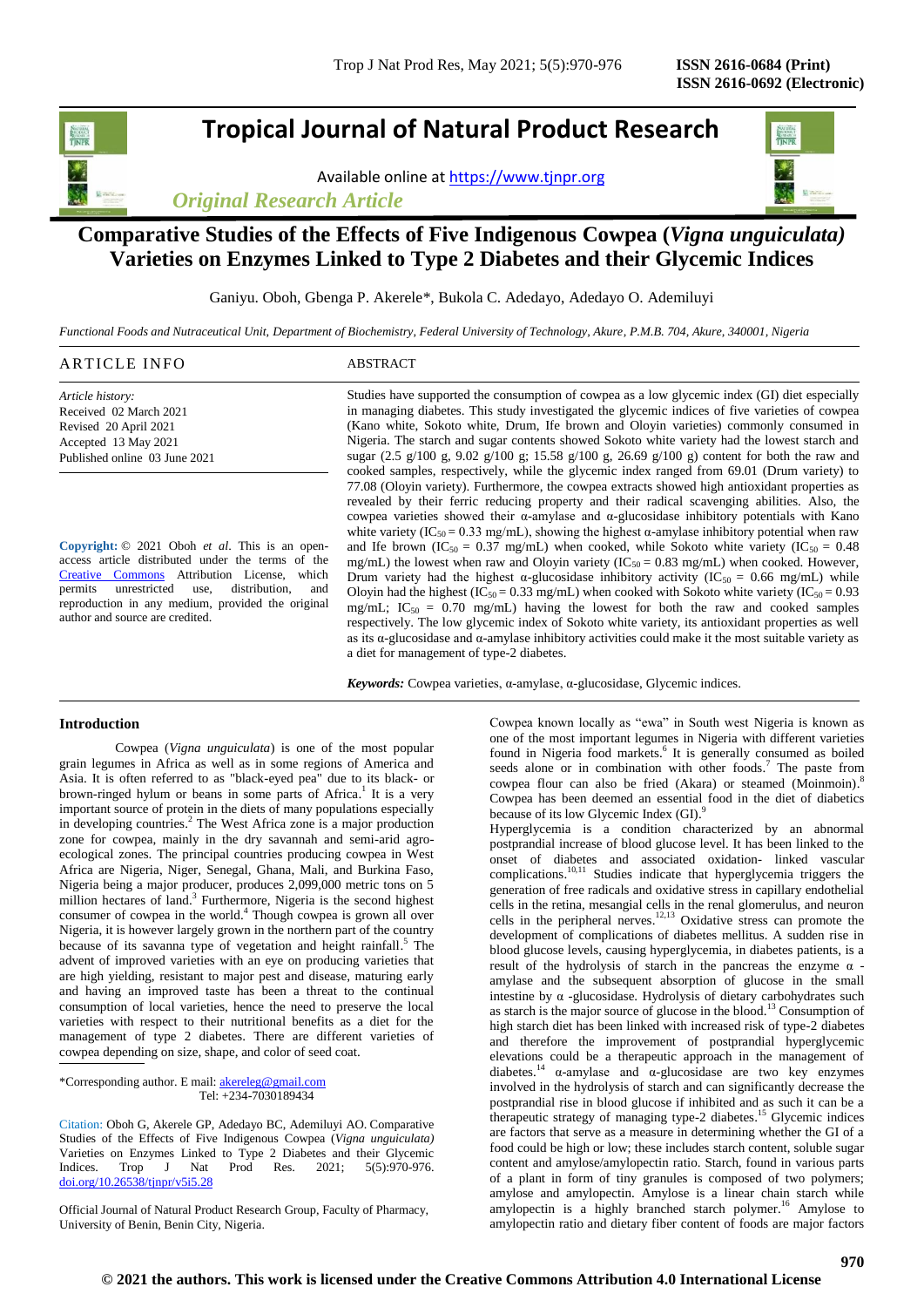that determine the GI of the food.<sup>17,18</sup> GI, as a concept is based on the principle that the slower the rate of carbohydrate absorption, the lower the rise of blood glucose level and the lower the GI value.<sup>19</sup> Low-GI diet consumption has been shown to offer a number of health benefits including but not limited to lowering of blood glucose while the regular consumption of high GI foods has been linked as a risk factor for diseases such as diabetes, obesity, and cardiovascular disease; this thus makes low GI foods to be recommended for the management of such diseases. 20,21

Cowpea which originated from Africa and was referred to as the poor man"s diet is now widely accepted as a good source of protein and is consumed in various parts of the world and is recommended as a diet in the management therapy for those with degenerative conditions such as type-2 diabetes. However, there is little information on the effect of cowpea varieties on blood glucose levels and their suitability as a diet in the management of type-2 diabetes. The study investigated some of the differences in cowpea varieties with regards to their glycemic indices (GIs) and their inhibitory potentials on key enzymes linked with type-2 diabetes.

## **Materials and Methods**

#### *Sample collection*

Five different varieties of cowpea (Kano white, Sokoto white, Drum, Ife brown and Oloyin varieties) were purchased at Oja Oba, Akure, Ondo, South West, Nigeria in May 2015. Sample authentication was done at the Department of Crop, Soil, and Pest Management, Federal University of Technology, Akure, Nigeria with voucher number FUTA 0292-0296.

#### *Sample preparation*

Raw cowpea varieties were picked, pulverized and aqueous extracts were prepared. 1 gram of the pulverized sample was soaked in 100 mL of distilled water and vigorously shaken using orbital shaker for 6 hours. Thereafter, the extracts were filtered through Whatman filter paper and further centrifuge to obtain clear supernatant. This was stored at  $4^{\circ}$ C for subsequent analysis. Also, 25 g of the cowpea varieties were cooked at 120°C until acceptable softness was achieved, dried and pulverized, followed by preparation of aqueous extracts as earlier described for raw samples.

## *Chemicals and reagents*

All chemicals and reagents used were of analytical grade and glass distilled water was used. Dinitrosalicylic acid color reagent, pnitrophenyl-α-D glucopyranoside were sourced from Sigma-Aldrich, Inc. (St. Louis, MO, USA). Ethanol, methanol, acetic acid, sulfuric acid, perchloric acid, sodium carbonate, sodium hydroxide, potassium acetate and phenol were procured from BDH Chemicals Ltd. (Poole, Dorset, UK).

#### *Determination of Soluble sugars and starch*

20 mg of dried and pulverized samples were weighed and placed into a 50 ml centrifuge tube; 1.0 ml of 80% ethanol and 2 ml of distilled water was added and mixed thoroughly. 10 ml hot 80% ethanol was subsequently added and thoroughly mixed. Afterwards, the samples were centrifuged at 2,000 rpm for 10 minutes and the supernatant carefully decanted into a 100 ml volumetric flask. 10 ml of hot 80% ethanol was added to the residue, then centrifuged for 5 minutes and the supernatant carefully decanted into same volumetric flask. Hot ethanol extraction was repeated and after which the reaction mixture in the flask was made up to volume with distilled water. The residue was kept for starch determination.

1.0 mL aliquot of the supernatant was pipetted into a test tube and diluted with 1.0 mL of distilled water. Then, 5% phenol was added and the reaction mixture mixed thoroughly. Thereafter, 5.0 ml concentrated sulfuric acid was directly added to the mixture, allowed to stand for 10 minutes and vortexed. The test tube was placed in the water bath for 15 minutes at 30°C and the absorbance was thereafter measured in a spectrophotometer at 490 nm.

To the residue, Perchloric acid (7.5 mL) was added and the mixture was left to hydrolyze for 1 hour; after which, it was then diluted to 25

mL with distilled water and filtered through Whatman No. 2 filter paper. An aliquot of 0.2 mL was taken from the filtrate and diluted with distilled water to 2.0 mL mark and thereafter vortexed. Then color development was as previously described for standard glucose curve preparation. 22

#### *Amylose and amylopectin content determination*

A weight of 100 mg was weighed out of the pulverized cowpea samples into a 100-mL volumetric flask. To the sample, 1 mL of 95% ethanol and 9 mL of 1N NaOH were carefully added and the mixtures were thereafter heated for 10 minutes in a boiling water bath to gelatinize the starch. After then the mixture was cooled and made up to volume with water. Into a 100 mL volumetric flask, a 5-mL portion of the resultant starch solution was pipetted and 1 mL of 1N acetic acid (to acidify the solution) and 2 mL of iodine solution were then added. This was then made up to 100ml with distilled water. The mixture was vortexed for 20 minutes after which the absorbance was read at 620 nm in the spectrophotometer. The amylopectin content was derived from the pre-determined starch and amylose content of the samples. $23, 24$ 

## *In vitro Starch hydrolysis rate and estimated Glycemic Index (GI)*

The In vitro starch hydrolysis and the estimated GI of the samples were determined according to the method described by Goni *et al*<sup>25</sup> with slight modifications. 1 mg of pepsin was used to incubate 50 mg of the Cowpea samples (50 mg) in 10 mL HCl-KCl buffer of pH 1.5 for 60 minutes at a temperature of 40°C in a shaking water bath. Phosphate buffer (pH 6.9) was added to the digest and diluted to 25 mL. 5 mL of  $\alpha$ -amylase solution (0.005 g of  $\alpha$ -amylase in 10 mL of buffer) was then added. The cowpea varieties were placed in a shaking water bath and incubated at 37°C. From each flask, 0.1 mL sample was taken at intervals of 30 minutes from 0- 3 hours and heated for 15 minutes to inactivate the enzyme. After the enzyme inactivation, Sodium acetate buffer (1mL, 0.4M, pH4.75) was added. The residual starch was digested to glucose by the addition of 30 mL amyloglucosidase and incubated for 45 minutes at 60°C. 200 µL of dinitrosalicylic acid (DNSA) colour reagent was thereafter added to determine the glucose concentration. The tubes containing the reaction mixtures were then placed in a water bath for 5 minutes at 100°C to stop every reaction and thereafter cooled to room temperature. Then, 5 mL of distilled water was added to dilute the reaction mixture and then centrifuged. The supernatant was collected and the absorbance was read on a spectrophotometer at 540 nm. The rate of starch digestion was expressed as the percentage of starch hydrolyzed per time (For the standard, a 50-mg sample of glucose was used).

## *Determination of total phenol content*

The total phenolic content of the cowpea extracts was determined using the method described by Adedayo *et al*<sup>26</sup>. Dilutions of the sample extracts were oxidized with 2.5 ml of 10% Folin–Ciocalteu's reagent (v/v) and neutralized by 2.0 ml of 7.5% sodium carbonate. The reaction mixture was incubated at 45 °C for 40 minutes and absorbance was measured at 765 nm using the spectrophotometer. Using gallic acid as a standard, the total phenolic content was subsequently calculated.

Total phenol content =  $(Abs_{sam} x$  Conc. std) /  $(Abs_{std} x$  Conc. sam)

#### *Determination of total flavonoid content*

A slightly modified method of Akomolafe *et al* <sup>27</sup> was used in determining the total flavonoid content of the sample extracts. Appropriate dilutions of (0-200 μl) of 0.5 mL of the samples were mixed with 0.5 ml methanol, 50 μl of 10% AlCl3, 50 μl of 1 mol·l−1 potassium acetate and 1.4 mL distilled water, and then incubated at room temperature for 30 min. Using a spectrophotometer, the absorbance was subsequently taken at 415 nm and the total flavonoid content calculated with quercetin as a standard.

Total flavonoid content =  $(Abs_{sam} x$  Conc. std) /  $(Abs_{std} x$  Conc. sam)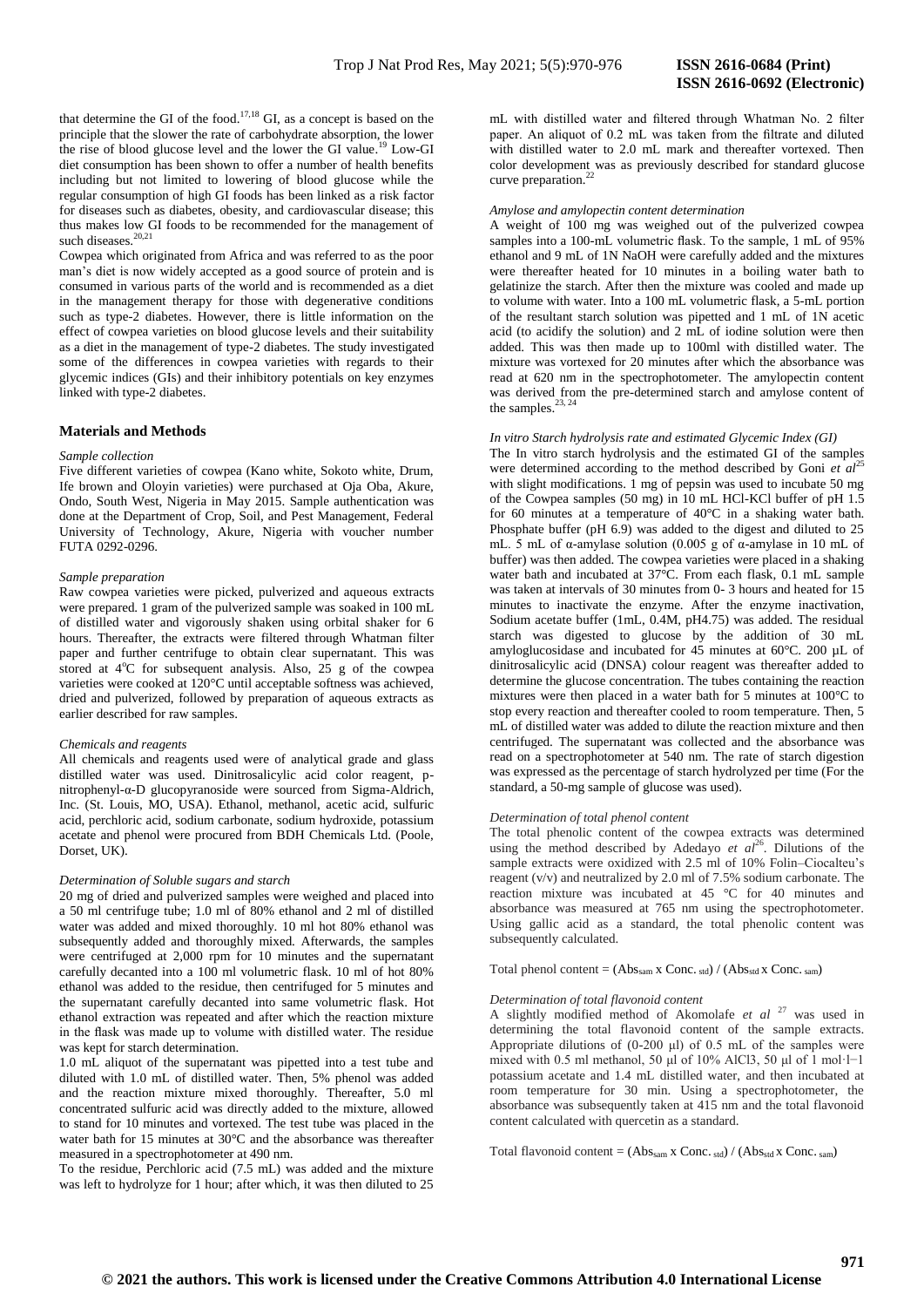## *2, 20-azino-bis (3-ethylbenzthiazoline-6-sulphonic acid) radical scavenging ability*

The 2, 20-azino-bis (3-ethylbenzthiazoline-6-sulphonic acid) radical (ABTS<sup>+</sup>) scavenging ability of the cowpea varieties was determined according to the method described by Re *et al*. <sup>28</sup> 50 μL of the cowpea extracts were added to 2.0 mL ABTS<sup>+</sup> solution and left for 15 minutes after which the absorbance was read using a spectrophotometer at 734nm. The Trolox equivalent antioxidant capacity was subsequently calculated using Trolox as the standard.

ABTS\* scavenging ability (mmol TEAC/g) = (Per<sub>sam</sub> x Conc.std) / (Perstd x Conc.sam x TMW)

#### *1,1 diphenyly-2 picrlyhydrazyl free radical scavenging ability*

The method as described by Gyamfi *et al* <sup>29</sup> was used in evaluating the free radical scavenging ability of the cowpea samples against 1,1 diphenyly-2 picrlyhydrazyl (DPPH) free radical. Cowpea aqueous extracts (0-400 mL) was mixed with 1 mL: 0.4mM methanolic solution containing DPPH radicals, and then left for 30 minutes in the dark. Thereafter, the absorbance was read at 516nm in a spectrophotmometer. The DPPH free radical scavenging ability was subsequently calculated.

### *Ferric reducing antioxidant property*

The ability of the cowpea extracts to reduce  $FeCl<sub>3</sub>$  solution as described by Oyaizu<sup>30</sup> was used in determining their reducing property. An aliquot of 2.5 mL was mixed with 2.5 mL 200 mM sodium phosphate buffer (pH 6.6) and 2.5 mL 1% potassium ferricyanide. The reaction mixture was incubated for 20 minutes at  $50^{\circ}$ C after which 2.5 mL 10% trichloroacetic acid was added. The mixture was centrifuged at 650 rpm for 10 minutes and the supernatant taken. An equal volume of distilled water was added to 5 mL of the supernatant and 1mL 0.1% ferric chloride was added. The absorbance was measured at 700 nm.

### *α-amylase inhibition assay*

500 µL of 0.02 sodium phosphate buffer (pH 6.9 with 0.006M NaCl) containing porcine pancreatic α-amylase (EC 3.2.1.1; 0.5 mg/mL) was added to aqueous extracts (0-200 µL) of the cowpea extracts and incubated at  $25^{\circ}$ C for 10 minutes. Thereafter, 500 μL of 1% starch solution in 0.02 M phosphate buffer was added to each tube. The reaction mixtures was incubated for an additional 10 minutes at room temperature and stopped with 1.0 mL of dinitrosalicylic acid color reagent; after which the mixture was incubated in a boiling water bath for 5 minutes, and cooled to room temperature. The reaction mixture was then diluted with 10 mL of distilled water, and the absorbance was measured using a spectrophotometer at 540nm. Thereafter, the αamylase inhibitory activity was expressed as percentage inhibition. 31

## *α-Glucosidase inhibition assay*

Briefly, 100 µL of  $\alpha$ -glucosidase (EC 3.2.1.20) solution in 0.1M phosphate buffer (pH 6.9) was incubated at 25°C for 10 minutes with the cowpea aqueous extracts (0-200  $\mu$ L). Then, 50  $\mu$ L of 5mM pnitrophenyl-α-D-glucopyranoside solution was added. After a further incubation period of 5 minutes at room temperature, the absorbance was read at 405 nm in a spectrophotometer. The  $\alpha$ -glucosidase inhibitory equivalently use expressed as perceptage inhibition  $3^2$ inhibitory activity was expressed as percentage inhibition.

#### *Determination of IC<sup>50</sup> values*

Nonlinear regression analysis was used in calculating the effective concentration that causes 50% enzyme inhibition/antioxidant activity  $(IC<sub>50</sub>)$  values for both enzyme inhibition assays and antioxidant assays.

## *Statistical Analysis*

The results of the experiments in triplicates were pooled and expressed as mean standard deviation. The Means were compared by one-way analysis of variance (ANOVA) followed by Duncan"s Multiple range test and the least significant differences were carried out and accepted at  $p < 0.05^{33}$ 

## **Results and Discussion**

The free soluble sugar contents of the raw cowpea varieties were 2.5 - 6.5 g/100 g (Table 1). Oloyin variety had the highest sugar content (6.5 g/100g) while Sokoto white (2.5 g/100 g) had the least sugar content. Similarly, the results of the free soluble sugar content of the cooked samples as presented in Table 1 also showed Oloyin variety having the highest sugar (11.46 g/100g) content while Sokoto white  $(9.02 \text{ g}/100 \text{ g})$  had the lowest. The total starch content however has Ife brown variety with the highest in the raw state  $(29.42 \text{ g}/100 \text{ g})$ ; and drum variety had the highest when cooked  $(43.43 \text{ g}/100 \text{ g})$  with Sokoto white variety and Kano white variety with the lowest starch content for both the raw and cooked samples respectively. The amylose content of the cowpea varieties ranges from 8.64 - 12.96 g/100g when raw and 5.82-7.00 g/100g when cooked; with Oloyin variety having the highest amylose content (12.96 g/100 g) among the varieties when raw, while Sokoto white  $(8.64 \text{ g}/100 \text{ g})$  had the lowest (Table 2). However, there is a reduction in the amylose content when cooked. The five (5) cowpea varieties had glycemic indices ranging from 44.48 to 48.31 for the raw samples and 48.31 to 53.96 when cooked. (Table 3), Kano white variety 44.48 had the lowest glycemic index and Ife brown variety 48.31had the highest when raw however after processing, Oloyin variety had the highest (53.96) and Drum variety had the lowest (48.31). Cooking was found to increase the glycemic index of the cowpea varieties.

Table 4 shows that all the samples inhibited  $\alpha$ -amylase activity. The raw samples showed that the Kano white variety had the highest inhibitory activity on α-amylase exhibiting 50% inhibitory concentration (IC<sub>50</sub>) value of (IC<sub>50</sub>=0.33 mg/mL) compared to Sokoto white variety (IC<sub>50</sub>=0.49 mg/mL), which had the least. However, when cooked, Ife brown variety had the highest inhibitory activity  $(IC<sub>50</sub>=0.37 mg/mL)$  while Oloyin had the least  $(IC<sub>50</sub>=0.83 mg/mL)$ . Cooking increased the  $\alpha$ -amylase inhibitory activity of all the other varieties except for Kano white and Oloyin variety that had their inhibitory activity on  $\alpha$ -amylase reduced. The  $\alpha$ -glucosidase inhibitory potential of the cowpea varieties is also shown in Table 4. Drum variety had the highest inhibitory activity on  $\alpha$ -glucosidase (IC<sub>50</sub>=0.66 mg/mL) while Sokoto white had the least  $(IC_{50}=0.93 \text{ mg/mL})$  when raw, however, cooking increased the α-glucosidase inhibitory potential of the cowpea varieties with Oloyin variety having the highest  $(IC<sub>50</sub>=0.56 mg/mL)$  and Sokoto white variety the lowest  $(IC<sub>50</sub>=0.70$ mg/mL).

The total phenol and total flavonoid content of the cowpea varieties are presented in Table 5. The total phenol content of the raw varieties ranged from 4.15-5.53mg GAE/g when raw and 4.57-7.02 mg GAE/g when cooked. However, Sokoto white variety had the lowest phenolic content when raw and the highest when cooked while Kano variety had the highest phenolic content when raw and Ife brown variety had the lowest when cooked. The total flavonoid content likewise ranged from  $0.52$  -0.71 mg QUE/g when raw and  $0.29$ -0.52 mg QUE/g when cooked with Sokoto white variety having the highest flavonoid content for both the raw and cooked samples respectively while Kano white variety had the lowest when raw and drum variety had the lowest when cooked. Cooking was found to increase the total phenolic content while the total flavonoid content was reduced.

The ABTS and DPPH radical-scavenging ability of the cowpea aqueous extracts are presented in Table 6 and Table 7 respectively. The results revealed that the aqueous extracts scavenged DPPH radicals in a dose-dependent manner in the range of  $0.00 - 3.33$ mg·ml<sup>-1</sup>. However, the aqueous extract of the cooked Sokoto white variety had a significantly higher  $(P < 0.05)$  free radical-scavenging ability than the rest. The cowpea varieties aqueous extracts reducing powers were assessed based on their ability to reduce  $Fe^{3+}$  to  $Fe^{2+}$  and the results are presented in Tab. 6 as ascorbic acid equivalents. The results revealed that the reducing power of Sokoto white extract was significantly higher  $(P < 0.05)$  than the remaining varieties. This trend is in agreement with the observed total phenolic and flavonoid contents of the cowpea varieties**.**

Consumption of cowpea as a diet has remained unpopular amidst the world population due to the perception that it is a poor man"s food and that it is a food for animals hence the name "cowpea" <sup>2</sup> Also, there is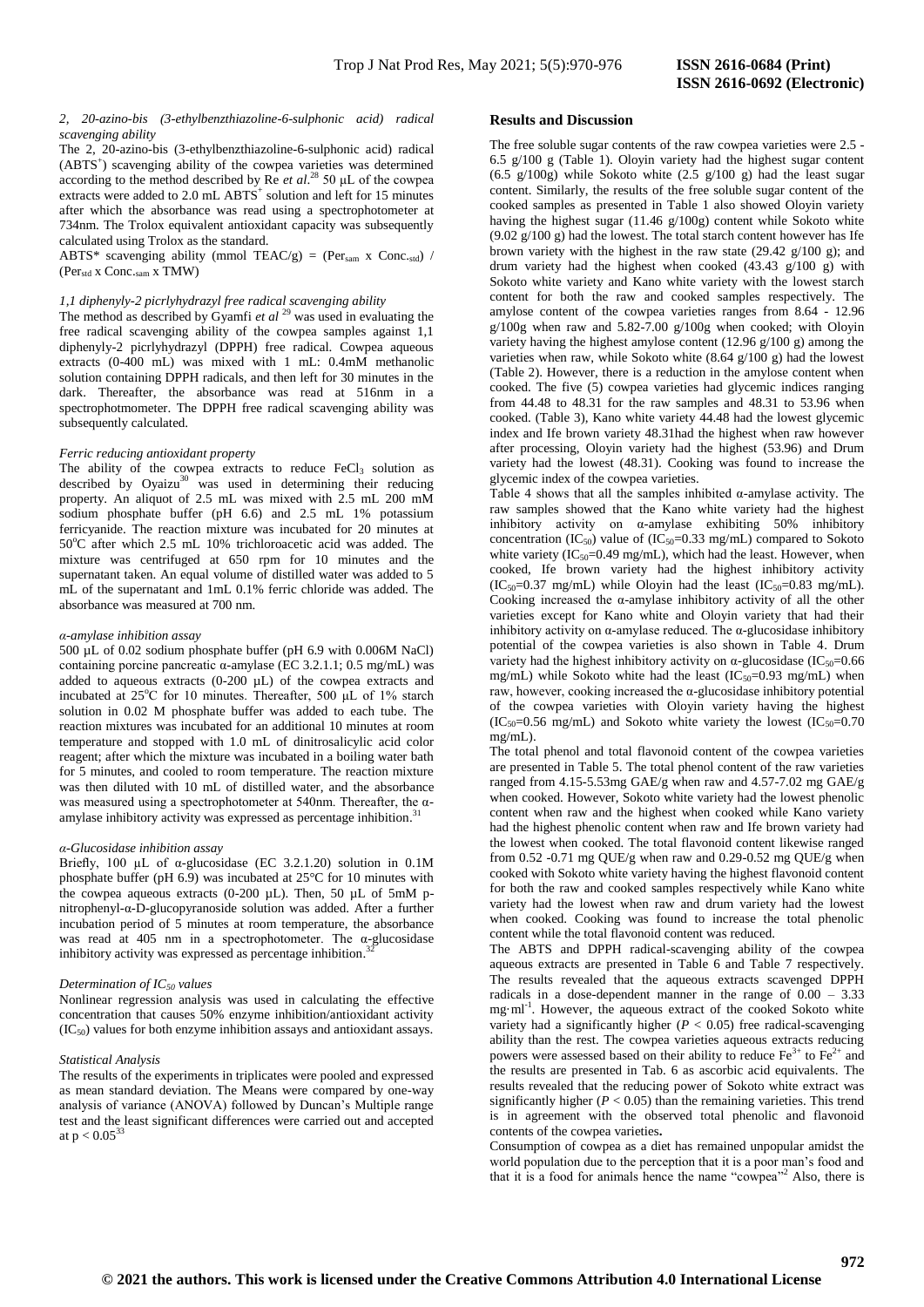**Table 1:** Total starch and Soluble sugar contents of some cowpea varieties (g/100 g)

| <b>Sample</b> | <b>Soluble Sugar</b>      |                            | <b>Total Starch</b>          |                             |  |
|---------------|---------------------------|----------------------------|------------------------------|-----------------------------|--|
|               | Raw                       | Cooked                     | Raw                          | Cooked                      |  |
| Sokoto White  | $2.5 + 0.71$ <sup>a</sup> | $9.02 + 0.34$ <sup>a</sup> | $15.58 + 2.44^{ab}$          | $26.69 + 0.74$ <sup>a</sup> |  |
| Kano white    | $4.0 + 1.41^{ab}$         | $10.24 \pm 0.00^{ab}$      | $22.5 + 2.45^{\circ}$        | $26.69 + 0.74$ <sup>a</sup> |  |
| Oloyin        | $6.5 + 2.12^b$            | $11.46 + 0.35^b$           | $24.23 + 4.90^{bc}$          | $43.43 + 0.74^b$            |  |
| Ife brown     | $4.5 + 0.71^{ab}$         | $9.76 + 0.69^{\circ}$      | $29.42 + 2.45^{\circ}$       | $41.86 + 1.48^b$            |  |
| Drum          | $4.0 + 0.71^{ab}$         | $10.24 \pm 0.69^{\rm ab}$  | $19.04 \pm 2.45^{\text{ab}}$ | $29.83 + 2.22^a$            |  |

Values represent mean  $\pm$  standard deviation (n = 3). Values with the same superscript letter within a column are not significantly (p < 0.05) different.

| Table 2: Amylose/amylopectin contents of some Cowpea varieties (g/100 g) |  |  |
|--------------------------------------------------------------------------|--|--|
|--------------------------------------------------------------------------|--|--|

| <b>Sample</b> | Amylose                       |                 | Amylopectin                 |                          | Amyl/Amylp |        |
|---------------|-------------------------------|-----------------|-----------------------------|--------------------------|------------|--------|
|               | Raw                           | Cooked          | Raw                         | Cooked                   | Raw        | Cooked |
| Sokoto White  | $8.64 + 1.75^{\circ}$         | $6.01 + 0.40^a$ | $9.78 + 0.88^a$             | $20.68 \pm 0.40^{\circ}$ | 0.88       | 0.29   |
| Kano white    | $11.11 \pm 1.75^{ab}$         | $5.82 + 0.00^a$ | $13.86 \pm 1.75^{\rm b}$    | $20.86 \pm 0.00^b$       | 0.80       | 0.28   |
| Oloyin        | $12.96 \pm 0.87^b$            | $6.95 + 0.20^b$ | $13.12 \pm 1.75^{\circ}$    | $36.48 + 0.40^b$         | 0.98       | 0.30   |
| Ife brown     | $8.64 + 1.75^{\circ}$         | $7.00 + 0.19^b$ | $16.46 + 0.87^{\circ}$      | $34.87 + 0.20^{\circ}$   | 0.52       | 0.20   |
| Drum          | $9.26 \pm 0.87$ <sup>ab</sup> | $6.90 + 0.20^b$ | $10.39 \pm 1.75^{\text{d}}$ | $22.93 \pm 0.20^b$       | 0.89       | 0.19   |

Values represent mean  $\pm$  standard deviation (n = 3). Values with the same superscript letter within a column are not significantly (p < 0.05) different.

**Table 3:** Estimated Glycemic index of some Cowpea varieties \*(based on white bread)

| <b>SAMPLE</b> | Raw                    | Cooked                 |
|---------------|------------------------|------------------------|
| Sokoto white  | $63.80 + 0.86^a$       | $69.88 \pm 0.62^{ab}$  |
| Kano white    | $63.54 + 4.17a$        | $71.78 + 1.35^b$       |
| Olovin        | $68.45 + 4.75^{\circ}$ | $77.08 + 1.22^{\circ}$ |
| Ife Brown     | $69.01 + 0.13a$        | $72.57 \pm 0.50^b$     |
| Drum          | $67.45 + 2.33a$        | $69.01 + 0.13a$        |

Values represent mean  $\pm$  standard deviation (n = 3). Values with the same superscript letter within a column are not significantly ( $p < 0.05$ ) different.

inadequate awareness and research backing the benefit of cowpea as a possible diet in managing diseases such as diabetes, obesity, and cardiovascular disease which are linked to dietary patterns. Cowpea is the largest contributor to the overall protein intake of several rural and urban families in Nigeria and it is estimated that cowpea supplies 40% of the daily protein requirement to most people in Nigeria.<sup>3</sup> Asumugha,<sup>34</sup> reported that the amino acid of cowpea seeds complements those of cereals. It has also been reported that the mineral content of cowpea; calcium and iron are higher than that of either meat, fish or egg while the iron content is equal to that found in milk.<sup>1</sup> Cowpea seeds have also been found to be rich in the vitaminsthiamin, riboflavin and niacin<sup>35</sup> and hence this makes it very useful in blood cholesterol reduction as reported by Anderson. <sup>36</sup> Besides its health related benefits, beans are inexpensive, considerably cheaper than any other dietary fibre type.<sup>37</sup> Since cowpea mixes well with other recipes it is considered to be a good item for food security.<sup>38,39</sup>

| <b>Table 4:</b> IC <sub>50</sub> values for the $\alpha$ -amylase, $\alpha$ -glucosidase inhibitory activities of some Cowpea varieties (mg/mL) |  |  |  |
|-------------------------------------------------------------------------------------------------------------------------------------------------|--|--|--|
|-------------------------------------------------------------------------------------------------------------------------------------------------|--|--|--|

| <b>Sample</b> | $A$ -Amylase (mg/mL)  |                       | $A-Glucosidase$ (mg/mL)     |                         |  |
|---------------|-----------------------|-----------------------|-----------------------------|-------------------------|--|
|               | Raw                   | Cooked                | Raw                         | Cooked                  |  |
| Sokoto white  | $0.49 + 0.01^d$       | $0.38 \pm 0.01^{ab}$  | $0.93 + 0.00^{\circ}$       | $0.70 \pm 0.01^{\circ}$ |  |
| Kano white    | $0.33 + 0.01^a$       | $0.50 + 0.04^b$       | $0.76 + 0.03^{bc}$          | $0.67 + 0.01^d$         |  |
| Olovin        | $0.41 + 0.01^{\circ}$ | $0.83 + 0.09^{\circ}$ | $0.85 \pm 0.04^{\text{cd}}$ | $0.56 + 0.00^a$         |  |
| Ife Brown     | $0.38 + 0.01^b$       | $0.37 + 0.01^a$       | $0.73 + 0.05^{ab}$          | $0.61 + 0.01^b$         |  |
| Drum          | $0.42 + 0.01^{\circ}$ | $0.40 + 0.03^{ab}$    | $0.66 + 0.04^a$             | $0.65 + 0.00^{\circ}$   |  |

Values represent mean  $\pm$  standard deviation (n = 3). Values with the same superscript letter within a column are not significantly (p < 0.05) different.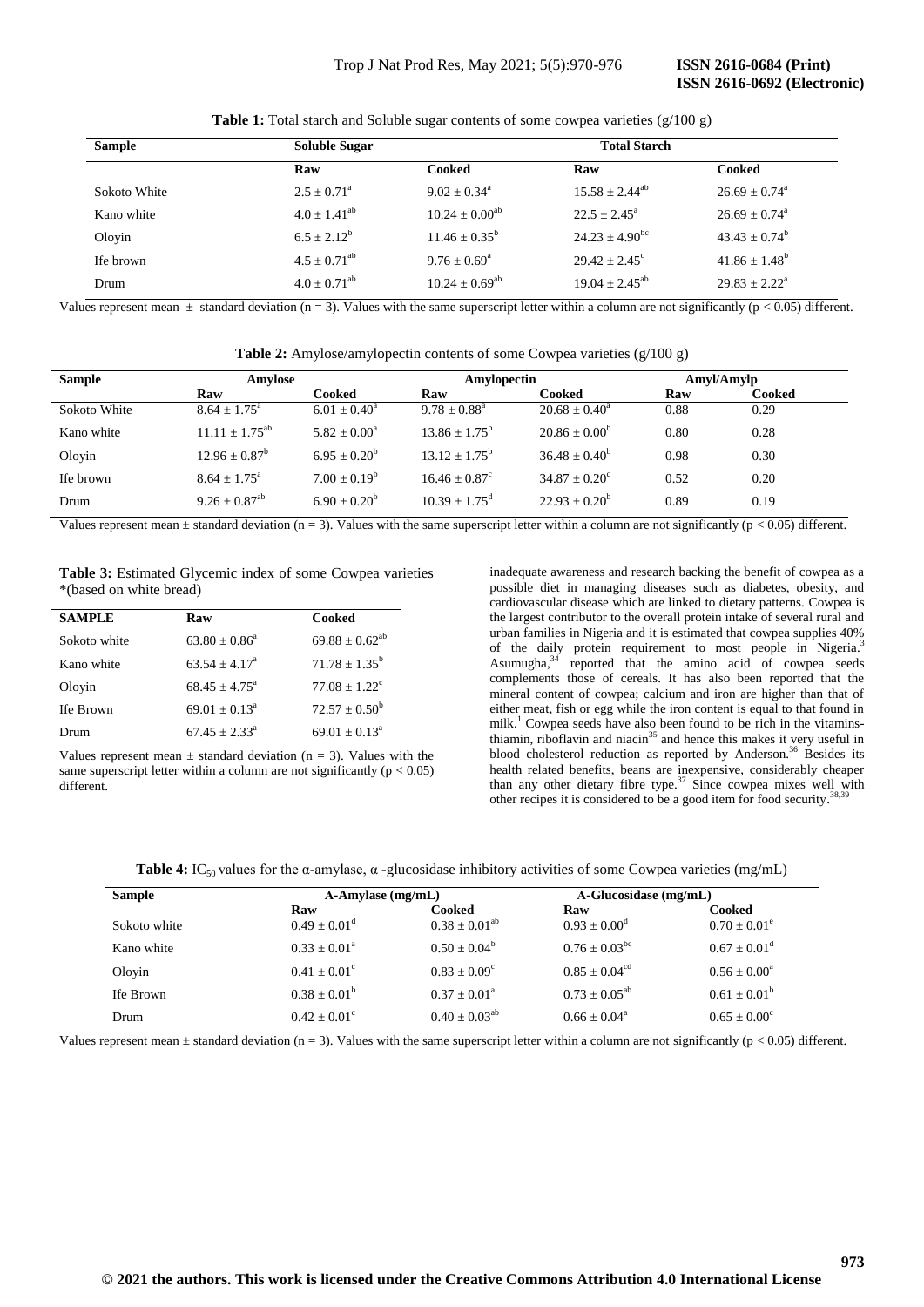|           |  |  |  |  |  | <b>Table 5:</b> Total Phenol, Total Flavonoid Content of the Aqueous Extracts of both Raw and Cooked Samples of Some Cowpea |  |  |
|-----------|--|--|--|--|--|-----------------------------------------------------------------------------------------------------------------------------|--|--|
| Varieties |  |  |  |  |  |                                                                                                                             |  |  |

|               | Total Phenol (mg GAE/g) |                       | Total Flavonoid (mg QUE/g) |                         |  |  |
|---------------|-------------------------|-----------------------|----------------------------|-------------------------|--|--|
| <b>Sample</b> | Raw                     | Cooked                | Raw                        | Cooked                  |  |  |
| Sokoto white  | $4.15 \pm 0.15^{\circ}$ | $7.02 + 0.30^{\circ}$ | $0.71 + 0.67^{\text{d}}$   | $0.52 \pm 0.67^{\circ}$ |  |  |
| Kano white    | $5.53 + 0.30^{\circ}$   | $5.74 \pm 0.30^b$     | $0.52 + 0.67^{\circ}$      | $0.43 + 0.67^{\circ}$   |  |  |
| Olovin        | $5.11 + 0.30^{\circ}$   | $5.43 + 0.15^b$       | $0.61 + 0.67^b$            | $0.47 + 0.00^{\circ}$   |  |  |
| Ife Brown     | $5.11 \pm 0.30^{\circ}$ | $4.57 + 0.15^a$       | $0.66 + 0.00^{bc}$         | $0.33 \pm 0.67^b$       |  |  |
| Drum          | $4.89 + 0.30^{b}$       | $5.00 \pm 0.45^{ab}$  | $0.62 + 0.67^b$            | $0.29 + 0.00^a$         |  |  |

Values represent mean  $\pm$  standard deviation (n = 3). Values with the same superscript letter within a column are not significantly (p < 0.05) different.

**Table 6:** Ferric Reducing Antioxidant Property (FRAP) and ABTS\* Scavenging Ability of the Aqueous Extracts of Both Raw and Cooked Samples of Some Cowpea Varieties

|               | $\mathbf{FRAP}$ (µg $\mathbf{AAE/g}$ ) |                         | ABTS ( $\mu$ mol TEAC/g)    |                          |  |
|---------------|----------------------------------------|-------------------------|-----------------------------|--------------------------|--|
| <b>Sample</b> | Raw                                    | Cooked                  | Raw                         | Cooked                   |  |
| Sokoto white  | $3.24 + 0.40^a$                        | $12.06 + 0.39^b$        | $17.97 + 1.33a$             | $88.91 \pm 2.65^{\circ}$ |  |
| Kano white    | $2.5 + 0.21^b$                         | $4.56 \pm 0.21^{\circ}$ | $6.62 + 1.34^c$             | $18.92 + 0.00^e$         |  |
| Oloyin        | $3.97 + 0.20^{\circ}$                  | $6.32 + 0.20^d$         | $23.65 \pm 1.33^{\text{d}}$ | $32.16 + 2.68^d$         |  |
| Ife Brown     | $2.5 + 0.21^a$                         | $2.79 + 0.19^a$         | $12.30 + 1.32^b$            | $6.62 + 4.01^a$          |  |
| Drum          | $3.38 \pm 0.20^{\rm bc}$               | $4.26 + 0.21^{\circ}$   | $12.30 + 1.32^b$            | $25.54 + 1.34^{\circ}$   |  |

Values represent mean  $\pm$  standard deviation (n = 3). Values with the same superscript letter within a column are not significantly (p < 0.05) different

**Table 7:** IC<sub>50</sub> for DPPH<sup>\*</sup> Scavenging Ability of the Aqueous Extracts of Five Cowpea Varieties (mg/mL)

|               | $IC_{50}$ (mg/mL)     |                   |  |  |
|---------------|-----------------------|-------------------|--|--|
| <b>Sample</b> | Raw                   | Cooked            |  |  |
| Sokoto White  | $3.24 \pm 0.04^b$     | $2.20 + 0.01^a$   |  |  |
| Kano white    | $4.12 + 0.10^d$       | $2.54 + 0.05^b$   |  |  |
| Oloyin        | $3.66 + 0.09^{\circ}$ | $2.68 \pm 0.04^c$ |  |  |
| Ife Brown     | $3.36 \pm 0.04^b$     | $2.97 + 0.08^d$   |  |  |
| Drum          | $2.94 + 0.09^{\circ}$ | $2.85 + 0.04^d$   |  |  |

Values represent mean  $\pm$  standard deviation (n = 3). Values with the same superscript letter within a column are not significantly ( $p < 0.05$ ) different.

Allen *et al*,<sup>40</sup> have shown cooking to increase sugar content of food. This may be due to the breakdown of starch during cooking. Cooking also cause hydrogen-bonding sites involved in intermolecular bonds of starch molecules to engage more water, releasing individual molecules unlike the starch in raw food which is stored in compact granules that are difficult to digest,  $4^{1,42}$  this explains the rise in the starch composition of the cooked cowpea varieties. Foods rich in amylose have been reported to induce low blood glucose and insulin responses when compared with those rich in amylopectin. This study shows the amylopectin content of the cowpea samples being higher than the amylose content, yet, they displayed a good potential in hyperglycemic response. This might be linked to the other contents such as fiber and phenolic constituents of the cowpea samples which have been confirmed to lower blood glucose in previous studies.<sup>43,44</sup> However, the raw samples with higher amylose content when compared to the cooked samples had a lower glycemic response. From the study, there is a significant decrease in the amylose content of the cowpea varieties after cooking. As previously reported; <sup>45</sup> consequents

upon cooking, starch gelatinization takes place, which causes an increased randomness in the starch granule structure thereby causing swelling and leading to loss of soluble amylose molecules and hence a decrease in the amylose content and a seeming increase in the amylopectin content.

The glycemic index (GI) of a food is characteristic of how the food influences postprandial level of blood glucose. 46, 47 Dietary changes are important in the management of type 2 diabetes. Therefore, in order to help diabetic patients in their choice of diet, the concept of GI became imperative.<sup>48</sup> Foods are classified as having low  $(0-55)$ , medium (55-69), or high  $(>70)$  GI when Glucose is used as the reference food. However, when white bread is used as a reference food, there are altogether a different set of GI values (with glucose=100 and white bread =  $140$ ).<sup>49</sup> The low GI of the cowpea varieties as shown in Table 3 could provide the basis for the recommendation of their consumption for prevention/management of diabetes. The observed low GI could be as a result of the starch composition and/or fiber content. Viscous, soluble fibers transform intestinal contents into gel-like matter that slows down enzymatic activity on starch, which may result in low GI, <sup>46</sup> Previous reports have suggested that diets of a low GI improves glycemic control in individuals with impaired glucose tolerance and type-2 diabetes by lowering fasting blood glucose and glycated proteins, and improving insulin sensitivity. <sup>50</sup> Previous works have also established that differences in the moisture content and in the cooking time can result in differences in the degree of starch gelatinization and consequently, the GI values of different varieties of a particular food.<sup>51</sup> Cooking makes food more susceptible to the actions of digestive enzymes thereby increasing the glycemic index of foods. <sup>52</sup> This explains the difference in the GI values of the different varieties.

The cowpea samples also demonstrated their ability to inhibit  $\alpha$ amylase and  $\alpha$ -glucosidase activities in vitro.  $\alpha$ -amylase and  $\alpha$ glucosidase are key enzymes of dietary carbohydrate digestion and inhibitors of these enzymes may be effective in retarding glucose absorption.<sup>53</sup> The inhibition of the enzyme  $\alpha$ -glucosidase slows down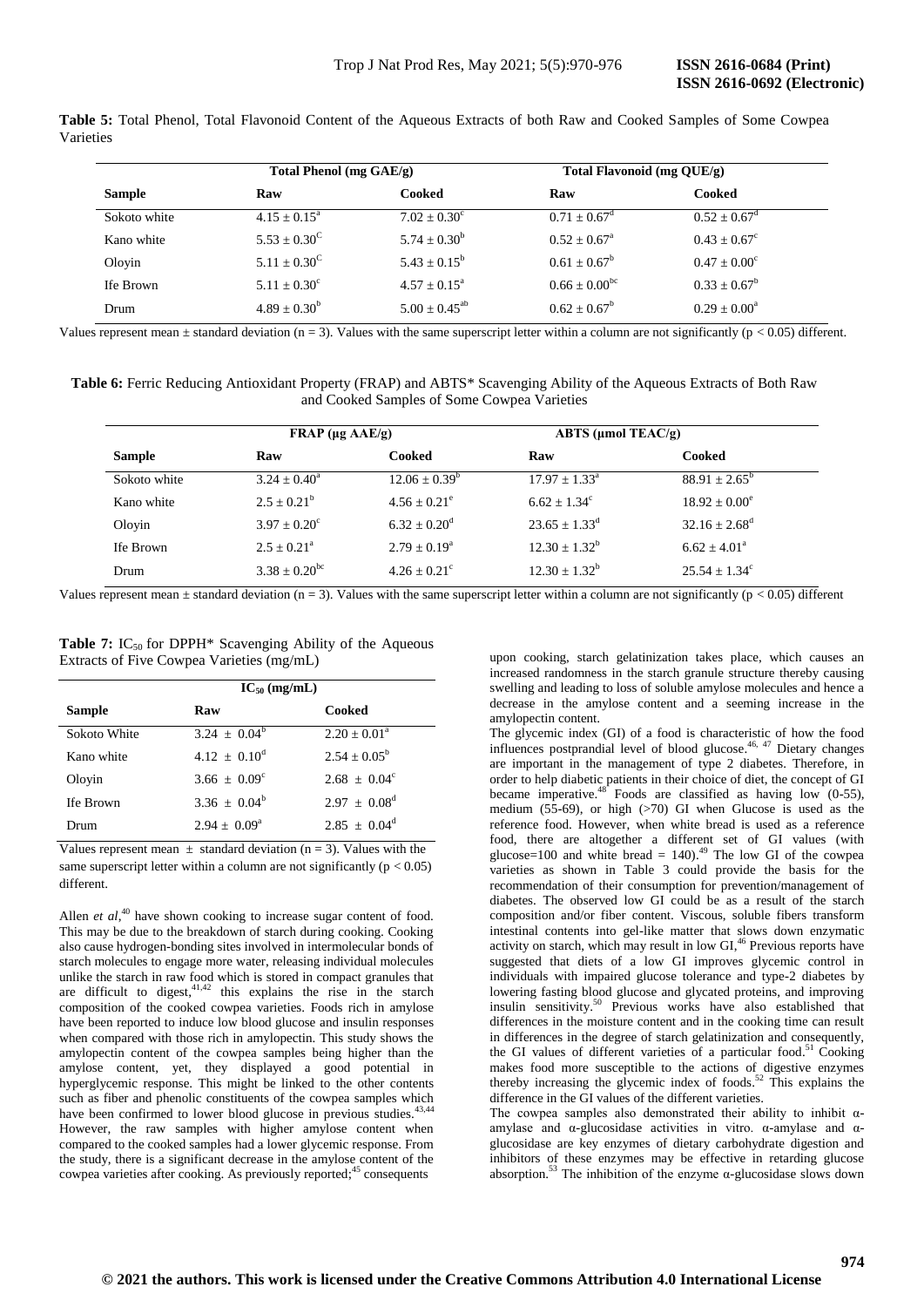the breakdown of disaccharide to simple glucose and by so doing reduces the amount of glucose absorbed in the blood thus influencing the GI. Jenkins *et al*<sup>54</sup> affirmed that in addition to consuming low GI foods, the use of glycoside inhibitors, are also very important in the management of diabetes.

The cowpea samples also demonstrated strong free radical scavenging activities as shown by their scavenging activity of moderately stable ABTS and DPPH radicals. The result followed the pattern observed with the phenolic contents and reducing activities, where Sokoto white variety with higher phenolic content had significantly higher antioxidant activity. This finding agreed with earlier reports that have indicated a correlation between plant antioxidant properties (free radical scavenging ability) and their phenolic content<sup>55</sup>. The mechanism of action of phenolics on free radicals is majorly based on the redox properties of their hydroxyl groups attached to their chemical structure. <sup>55</sup> Reducing power is an antioxidation defence mechanism that is affected by either electron transfer or by hydrogen atom transfer. <sup>56</sup> The redox activities of phenolics enables them exert their antioxidant activities and thus allow them act as reducing agents. 56

## **Conclusion**

The cowpea varieties used in the study exhibited their antioxidant capabilities by their radicals scavenging abilities. The low glycemic indices of the cowpea generally, most especially in drum and Sokoto white variety combined with their inhibition of  $\alpha$ -amylase and  $\alpha$ glucosidase activities could be the biochemical justification for the recommendation of their consumption for the prevention/management of diabetes. Nevertheless, further *in vivo* studies and clinical trials are recommended.

## **Conflict of Interest**

The authors declare no conflict of interest.

## **Authors' Declaration**

The authors hereby declare that the work presented in this article are original and that any liability for claims relating to the content of this article will be borne by them.

## **Acknowledgements**

The staff of the Functional Food and Neutraceuticals unit of The Federal University of Technology, Akure is hereby acknowledged.

#### **References**

- 1. Jayathilake C, Visvanathan R, Deen A, Bangamuwage R, Jayawardana BC, Nammi S, Liyanage R. Cowpea: an overview on its nutritional facts and health benefits. J Sci Food Agric. 2018; 98:13.
- 2. Gomes AMF, Draper D, Talhinhas P, Santos PB, Simoes, F, Nhantumbo N, Massinga R, Ramalho JC, Marques I, Ribero-Barros AI. Agric. 2020; 10:1893.
- 3. Owolabi AO, Ndidi US, James BD, Amune FA. Proximate, Antinutrient and Mineral Composition of Five Varieties (Improved and Local) of Cowpea, *Vigna unguiculata*, Commonly Consumed in Samaru Community, Zaria-Nigeria. Asian J Food Sci Technol.2012*;* 4**(**2):70-72.
- 4. FAO. World Agriculture: towards 2015/2030. Summary report, Rome. 2002.
- 5. Omoigui LO, Kamara AY, Kamai N, Ekeleme F, Aliyu KT. Guide to cowpea production in Northern Nigeria. IITA, Ibadan, Nigeria. 2020. 48 p.
- 6. Dalorima TL, Waziri A, Mohammed T, Kyari Z. Evaluation of Different Varieties of Cowpea (*Vigna unguiculata*) in Sudan Savanna of Borno State**.** The Int J Sci Tech. 2014; 1-7.
- 7. Henshaw FO. Varietal differences in physical characteristics and proximate composition of cowpea (*Vigna unguiculata*). World J Agric Sci. 2008; 4(3):302-306.
- 8. Ashogbon AO and Akintayo ET. Isolation and characterization of starches from two cowpea (*Vigna unguiculata*) cultivars. Int Food Res J. 2013; 20(6):3093- 3100.
- 9. Oyeyinka SA, Kayitesi E, Adebo OA, Oyedeji AB, Ogundele OM, Obilana AO, Njobeh PB. A review on the physicochemical properties and potential food applications of cowpea (*Vigna unguiculata)* starch. Int J Biol Macromol.  $2021$ ; 56(1):52-60.
- 10. Oboh G, Ademosun AO, Olasehinde TA, Oyeleye SI, Ehiakhamen EO. Effect of processing methods on the antioxidant properties and inhibition of alpha-amylase and alpha-glucosidase by Afrocan Pear (*Dacoryles edulis*) fruit. Nutrafoods. 2015; 14(1):19-26.
- 11. Nishikawa T, Edelstein D, Du XL, Yamagishi S, Matsumura T, Kaneda Y, Yorek MA, Beebe D, Oates PJ, Hammes HP, Giardino I, Brownlee M. Normalizing mitochondrial superoxide production blocks three pathways of hyperglycaemic damage. Nat. 2010; 404:787-790.
- 12. Kaiser N, Sasson S, Feener EP, Boukobza N, Higashi S, Moller DE. Differential regulation of glucose transport and transporters by glucose in vascular endothelial and smooth muscle cells. Diabet. 1993*;* 42:80-89.
- 13. Brownlee M. Biochemistry and molecular cell biology of diabetic complications. Natr. 2001; 414:813-820.
- 14. Sluijs I, van der Schouw YT, van der ADL, Spijkerman AM, Hu FB, Grobbee DE, Beulens JW. Carbohydrate quantity and quality and risk of type 2 diabetes in the European Prospective Investigation into Cancer and Nutrition-Netherlands (EPIC-NL) study. Am J Clin Nutr. 2010; 92:905-911.
- 15. Kwon YI, Vattem DA, Shetty K. Evaluation of clonal herbs of Lamiaceae species for management of diabetes and hypertension. Asian Pac J Clin Nutr. 2006; 15:107-118.
- 16. Sheard NF, Clark NG, Brand-Miller JC, Franz MJ, Pi-Sunyer F.X., Mayer-Davis E, Kulkarni K, Geil P. Dietary carbohydrate (amount and type) in the prevention and management of diabetes: a statement by the American diabetes association. Diabet Care 2004; 27:2266-2271.
- 17. Megallanes-Cruz PA, Flores-Silva PC, Bello-Perez LA. Starch structure influences its digestibility: a review. J Food Sci. 2017; 82(9):2016-2023.
- 18. Ang K, Bourgy C, Fenton H, Regina A, Newberry M, Diepeveen D, Lafiandra D, Grafenauer S, Hunt W, Solah V. Noodles made from high amylose wheat flour attenuate postprandial glycaemia in healthy adults. Nutr. 2020; 12(8):2171.
- 19. Brand JC, Colagiuri S, Crossman S, Allen A, Roberts DC, Truswell AS. Low glycaemic index foods improve long-term glycemic control in NIDDM. Diabt Car. 1991; 14:95-101.
- 20. Sunyer FXP. Glycemic index and disease. Am J Clin Nutr. 2002; 6:290S-298S.
- 21. Schwingshackl L and Hoffmann G. Long-term effects of low glycemic index/load vs. high glycemic index/load diets on parameters of obesity and obesity-associated risks: a systematic review and meta-analysis. Nutr Met Card Dis. 2013; 23(8):699-706.
- 22. Adebayo B, Okeke B, Oyeleye S, Adetola M, Oboh G. Effects of boiling on alpha-amylase/alpha glucosidase inhibitory properties of two Bitter Yam (*Discorea dumetorum*) spp. Biokem. 2018; 30(1):21-31.
- 23. Azizi R, Capuano E, Nasirpour A, Pellegrini N, Golmakani M, Hosseini SMH, Farahnaky A. Varietal differences in the effect of rice ageing on starch digestion. Food Hydrol. 2019; 95:358-366.